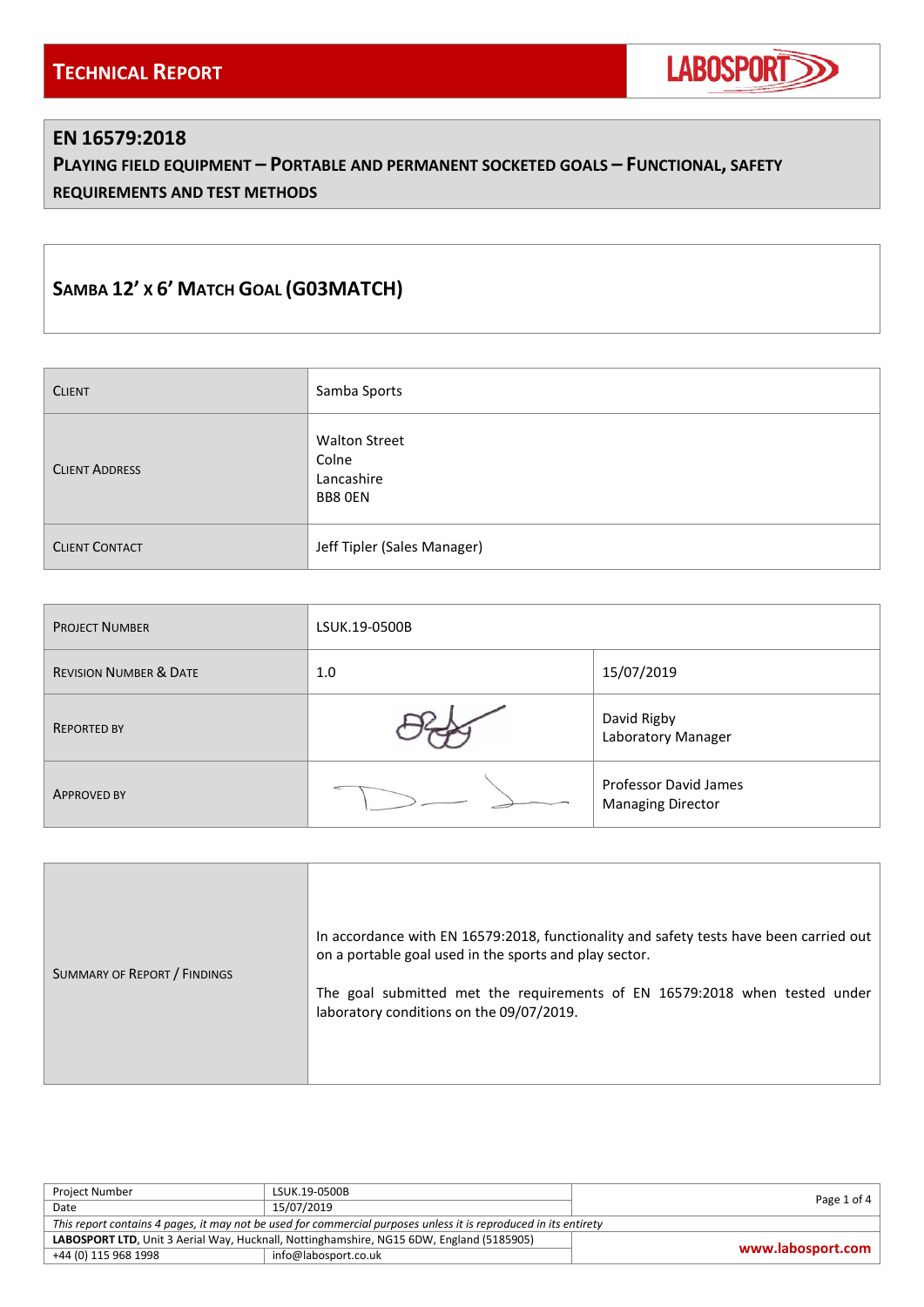$\overline{\phantom{0}}$ 

**The Community** 



| EN 16579 specifies the functional and safety requirements for all types of portable and<br>permanent socketed goals having a total weight greater than 10kg with the exception of<br>goals with a size of 5.00m x 2.00m and 7.32m x 2.44m with a weight of $>$ 42kg, which are<br>covered by EN 748.<br><b>SCOPE OF TESTING / PROJECT</b><br>It is applicable to playing field goals used for competition, training or recreational play,<br>indoor and outdoor areas including educational establishments and public recreational<br>areas. |
|----------------------------------------------------------------------------------------------------------------------------------------------------------------------------------------------------------------------------------------------------------------------------------------------------------------------------------------------------------------------------------------------------------------------------------------------------------------------------------------------------------------------------------------------|
|----------------------------------------------------------------------------------------------------------------------------------------------------------------------------------------------------------------------------------------------------------------------------------------------------------------------------------------------------------------------------------------------------------------------------------------------------------------------------------------------------------------------------------------------|

| <b>TEST PROCEDURE / STANDARDS</b> | EN 16579:2018 – Playing field equipment – Portable and permanent socketed goals –<br>Functional, safety requirements and test methods                                                     |
|-----------------------------------|-------------------------------------------------------------------------------------------------------------------------------------------------------------------------------------------|
|                                   | EN 913:2008 – Gymnastic equipment – General safety requirements and test methods                                                                                                          |
|                                   | EN ISO 1806 – Fishing nets – Determination of mesh breaking force of netting                                                                                                              |
|                                   | EN ISO/IEC 17025 – General requirements for the competence of testing and calibration<br><b>laboratories</b>                                                                              |
|                                   | For dated references, only the edition cited applies. For undated references, the latest<br>edition at the date of test of the referenced document (including any amendments)<br>applies. |

| PRODUCT (DETAILS / DESCRIPTION) | Goal referred to as "Samba 12' x 6' Match Goal" with the product identification code<br>"G03MATCH". |
|---------------------------------|-----------------------------------------------------------------------------------------------------|
|---------------------------------|-----------------------------------------------------------------------------------------------------|

| <b>TEST CONDITIONS</b> | The goal was tested at 20 $\pm$ 15°C on a concrete surface and conditioned for a minimum<br>of 1 hour prior to testing commencement.<br>The net mesh breaking force was tested at $23 \pm 2^{\circ}$ C and $50 \pm 10\%$ relative humidity and<br>conditioned for a minimum of 24 hours prior to testing commencement. This is a<br>deviation from the specified conditions of $20 \pm 2^{\circ}$ C and $65 \pm 2\%$ relative humidity. |
|------------------------|-----------------------------------------------------------------------------------------------------------------------------------------------------------------------------------------------------------------------------------------------------------------------------------------------------------------------------------------------------------------------------------------------------------------------------------------|
|------------------------|-----------------------------------------------------------------------------------------------------------------------------------------------------------------------------------------------------------------------------------------------------------------------------------------------------------------------------------------------------------------------------------------------------------------------------------------|

| <b>Project Number</b>                                                                                            | LSUK.19-0500B        | Page 2 of 4       |
|------------------------------------------------------------------------------------------------------------------|----------------------|-------------------|
| Date                                                                                                             | 15/07/2019           |                   |
| This report contains 4 pages, it may not be used for commercial purposes unless it is reproduced in its entirety |                      |                   |
| LABOSPORT LTD, Unit 3 Aerial Way, Hucknall, Nottinghamshire, NG15 6DW, England (5185905)                         |                      |                   |
| +44 (0) 115 968 1998                                                                                             | info@labosport.co.uk | www.labosport.com |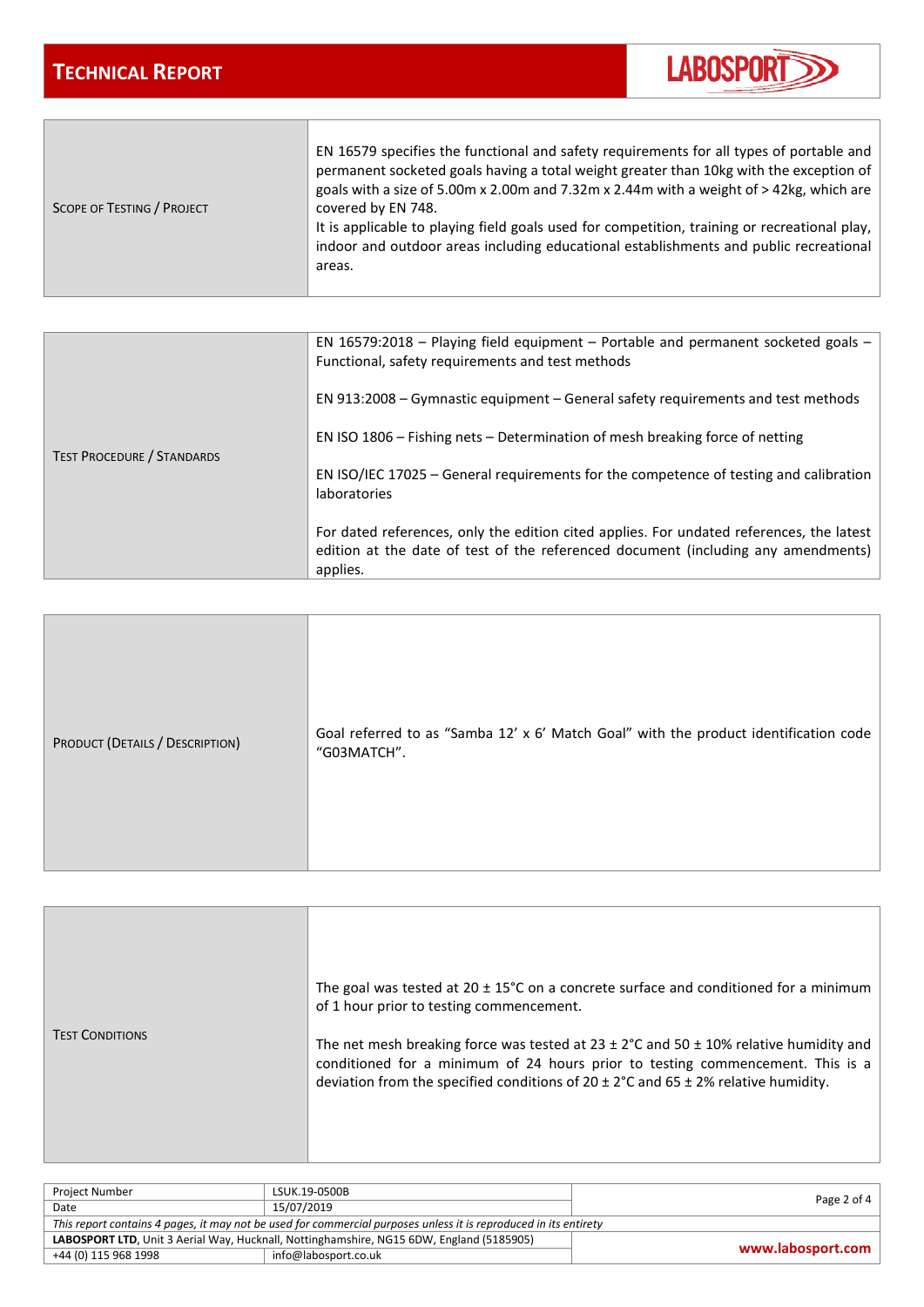## **TECHNICAL REPORT**



**TEST RESULTS FUNCTIONALITY AND SAFETY REQUIREMENTS**

#### **Samba 12' X 6' Match Goal (G03MATCH)**

| Category                                                                                                         | A2                                                                                                                  | <b>Type</b>                                                                                                      | 2     | Class              | Portable          |
|------------------------------------------------------------------------------------------------------------------|---------------------------------------------------------------------------------------------------------------------|------------------------------------------------------------------------------------------------------------------|-------|--------------------|-------------------|
| Total weight                                                                                                     | 18.0kg                                                                                                              | Internal width                                                                                                   | 3.68m | Internal height    | 1.81m             |
| Test procedure                                                                                                   |                                                                                                                     | Requirement                                                                                                      |       | Result / Comment   | Pass / Fail       |
|                                                                                                                  | Load applied                                                                                                        |                                                                                                                  |       | $300 \pm 15N$      | N/A               |
| Strength                                                                                                         |                                                                                                                     | Is there a measured deflection or permanent deformation of<br>the crossbar of > 10mm or > 50mm (Type 2 only)?    |       | 15.1 <sub>mm</sub> | Pass              |
|                                                                                                                  | detachment of frame components?                                                                                     | Are there any visible signs of cracks / fractures or collapse /                                                  |       | No                 | Pass              |
|                                                                                                                  | Load applied                                                                                                        |                                                                                                                  |       | $300 \pm 15N$      | N/A               |
| Stability                                                                                                        | Did the goal frame fall over?                                                                                       |                                                                                                                  |       | No                 | Pass              |
|                                                                                                                  | $>100$ mm?                                                                                                          | Is there any permanent deflection from the vertical of                                                           |       | 43 <sub>mm</sub>   | Pass              |
|                                                                                                                  | > 600mm above ground level?                                                                                         | Are there any completely bound openings with a lower edge                                                        |       | Yes                | N/A               |
|                                                                                                                  | Are there any partially bound or V-shaped openings with an<br>entrance > 600mm above ground level?                  |                                                                                                                  |       | No                 | N/A               |
| Entrapment                                                                                                       | Is there any risk of finger entrapment?                                                                             |                                                                                                                  |       | No                 | Pass              |
|                                                                                                                  | Is there any risk of head and neck entrapment?                                                                      |                                                                                                                  |       | No                 | Pass              |
|                                                                                                                  | Are there any crushing or shearing points where components<br>are able to move relative to each other or the floor? |                                                                                                                  |       | No                 | <b>Pass</b>       |
|                                                                                                                  | Are there any visible signs of fracture, permanent deformation<br>or dislodgement?                                  |                                                                                                                  | No    | Pass               |                   |
|                                                                                                                  | Are there any openings in the net fixings outside the profile of<br>the goal frame that result in entrapment?       |                                                                                                                  | No    | Pass               |                   |
| Net fixings                                                                                                      | the net to the goal frame?                                                                                          | Are any metal cup hooks or metal spring cup hooks used to fix                                                    |       | No                 | Pass              |
|                                                                                                                  | Are there any spaces between net fixings that allow the<br>intended ball to pass and create any risk of entrapment? |                                                                                                                  | No    | Pass               |                   |
|                                                                                                                  | Does the net yarn / weave / knit have a diameter of $\geq 2$ mm?                                                    |                                                                                                                  | 2.5mm | Pass               |                   |
|                                                                                                                  | Does the mesh size conform to the requirement for the<br>intended sport?                                            |                                                                                                                  | Yes   | Pass               |                   |
| <b>Net</b>                                                                                                       | Does the mesh size allow the intended ball to pass and create<br>any risk of entrapment?                            |                                                                                                                  | No    | <b>Pass</b>        |                   |
|                                                                                                                  | Is the mesh breaking strength $\geq$ 792N?                                                                          |                                                                                                                  | 806N  | Pass               |                   |
| Project Number                                                                                                   | LSUK.19-0500B                                                                                                       |                                                                                                                  |       |                    |                   |
| Date                                                                                                             | 15/07/2019                                                                                                          |                                                                                                                  |       |                    | Page 3 of 4       |
| This report contains 4 pages, it may not be used for commercial purposes unless it is reproduced in its entirety |                                                                                                                     |                                                                                                                  |       |                    |                   |
| +44 (0) 115 968 1998                                                                                             |                                                                                                                     | LABOSPORT LTD, Unit 3 Aerial Way, Hucknall, Nottinghamshire, NG15 6DW, England (5185905)<br>info@labosport.co.uk |       |                    | www.labosport.com |
|                                                                                                                  |                                                                                                                     |                                                                                                                  |       |                    |                   |